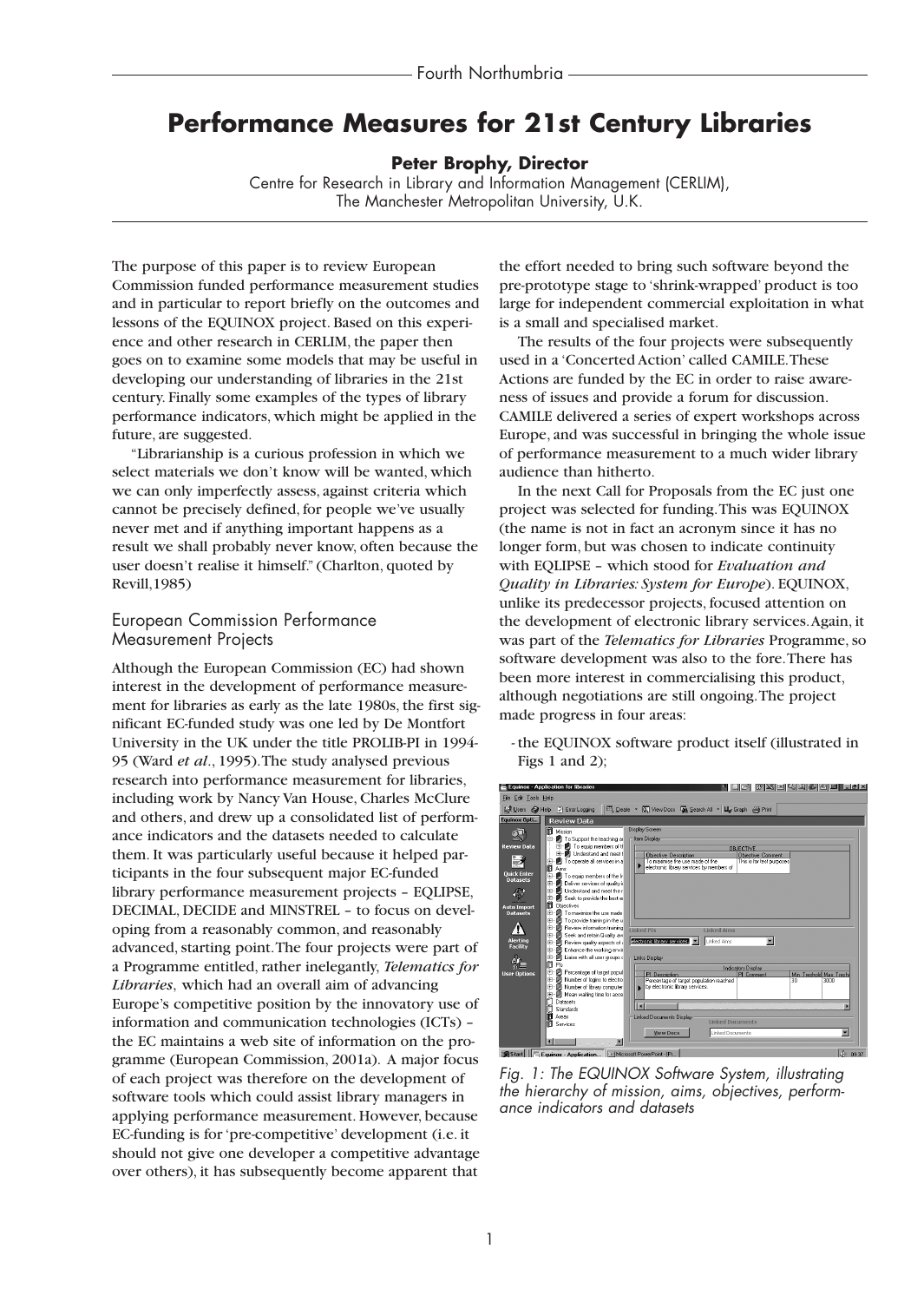- the publication of an XML DTD designed to resolve interoperability issues between heterogeneous library & information delivery systems and decision support systems like EQUINOX;



*Fig. 2: The EQUINOX Software System, illustrating data display capabilities*

- the promotion of quality management approaches. Unlike EQLIPSE, EQUINOX promoted a generalised approach which was not tied to the international quality management standard ISO9000;
- the development of international consensus on a set of performance indicators for the electronic library. In this aspect the project aligned itself closely with ISO activity in the field.

Only the last of these is considered in this paper.

### The EQUINOX Performance Indicator Set

As part of the project, EQUINOX convened a number of meetings and project staff held both formal and informal discussions with librarians from all sectors and from across Europe.We also maintained liaison with the work being undertaken by McClure and Bertot in the United States.A draft set of performance indicators was produced in early 2000, and this was refined in further discussions. By the formal end of the project, in November 2000, the set had been reduced to 14 indicators.These are shown in Fig. 3.

- 1. Percentage of the population reached by electronic library services
- 2. Number of sessions on each electronic library service per member of the target population
- 3. Number of remote sessions on electronic library services per member of the population to be served
- 4. Number of documents and entries (records) viewed per session for each electronic library service
- 5. Cost per session for each electronic library service
- 6. Cost per document or entry (record) viewed for each electronic library service
- 7. Percentage of information requests submitted electronically
- 8. Library computer workstation use rate
- 9. Number of library computer workstation hours available per member of the population to be served
- 10. Rejected sessions as a percentage of total attempted sessions
- 11. Percentage of total acquisitions expenditure spent on acquisition of electronic library services
- 12. Number of attendances at formal electronic library service training lessons per member of the population to be served
- 13. Library staff developing, managing and providing ELS and user training as a percentage of total library staff
- 14. User satisfaction with electronic library services

### *Fig. 3: The EQUINOX Performance Indicator set*

The later stages of EQUINOX involved 45 libraries across Europe in the testing of the software tool and of the performance indicator set. Not all libraries were able to gather datasets for all indicators, although all tested some and their experiences with the software tool were uniformly positive.The full results of this work have been published in the project's formal reports, which are available from the web site (EQUINOX, 2001).

Among the key issues identified from these trials were:

- there is an ongoing tension between demands for performance indicators which describe the situation as it now is, and for those which describe newly emerging services. Because we were aligned with ISO practice, there was pressure to develop indicators which were applicable in the majority of exist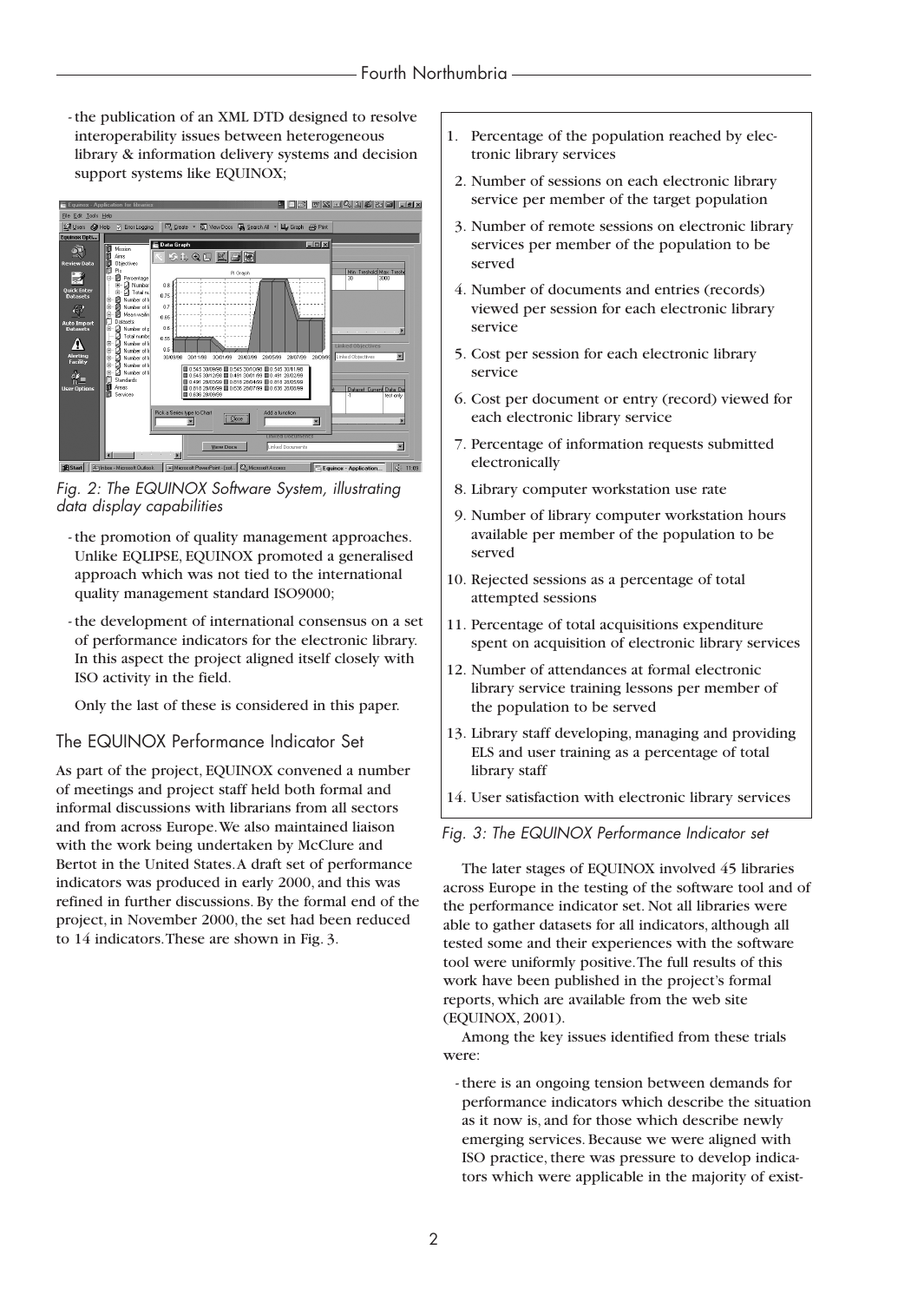ing libraries, rather than to move towards entirely new indicators. For this reason, the EQUINOX indicators are designed to be the 'equivalents' of established indicators for traditional services.

- from its inception, EQUINOX had taken the view that data collection should wherever possible be automated; indeed this was the motivation for the XML DTD development. However, as had been found in EQLIPSE, library systems are capable of providing only a small fraction of the required data. Much of the most interesting and valuable data cannot be collected in this way – user satisfaction is one example.The balance between using what is available – an example might be number of log-ins – against expensive manual data gathering – interviewing users to find out *why* they log in (and why they don't) – is not an easy one to achieve.

- the perennial problem of just what should be counted occupied a considerable amount of our time.This issue had been rehearsed in CERLIM's earlier work for the UK eLib Programme, and it is worth quoting from that report:
- "use of electronic services could be measured by reference to *connect time, number of sessions, number of concurrent sessions, number of hits, cost, number of active users* or a variety of other factors. Care has to be taken with each of these possibilities, since it is possible that each could be affected by irrelevant and indeed uncontrollable variables. For example, *connect time* may well depend on network response times outside the control of the individual library, while *number of hits* could be drastically curtailed if a cache came into use." (Brophy and Wynne, 1998)

As in that earlier work, consensus was reached on the use of *sessions* as the basic unit, but of course this remains a controversial issue, not least because of differing definitions of session boundaries.

- there are considerable difficulties with interpretation of data and indicators. For example, while there was consensus that an indicator such as "Number of library computer workstation hours available per member of the population to be served" was needed, there was less agreement on its interpretation. For a university such as Carnegie Mellon in Pittsburgh, for example, which has recently announced that the campus is now fully wireless, such an indicator is all but meaningless.

- most importantly, these discussions and debates raised the most fundamental issue of all – just what is a library in the networked age? What should its role be? How is it related to other information providers, aggregators and intermediaries? When we attempt to measure its performance, how do we relate its contribution to the broader environment – of learning, of commerce, of leisure?

### What is a library in the 21st century?

The networked environment is not simply another issue for librarians to address. It changes fundamentally the whole business in which they are involved. Just a few of the impacts are:

- *Information plethora:* we have moved from a situation of information poverty, where people had to search hard, and needed expert help, to find the information they needed, to one of multiple sources competing for attention coupled with information overload. Far more than in the past, the role of the information intermediary will be to filter and select – to provide *less* rather than *more*.
- *Unstable information objects*: a large proportion of the world's information is now inherently unstable. Unlike print on paper, which has a reasonable life and in any case is held in multiple copies in distributed storage, electronic objects often exist in only one copy, and that copy is changed on a whim. There is no certainty that if I give you a URL the object you discover will be the one I viewed – assuming there's anything there at all. More and more objects will be created dynamically on demand, so that no two copies will be identical.This situation is entirely different from that which drove the development of traditional libraries.
- *Quality of content is patchy and often unknown:* it is far more difficult than in the past to judge the reliability and authority of any information object. Now that self-publication is so easy, the mechanisms which provided quality assurance of information are breaking down. Libraries have held a clearly understood place in the information chain in the past, but if that chain is shattering, what will their future role be?
- *Services are technically heterogeneous:* there are thousands of different information services available for access by libraries and their users, but they are not like books, which could be shelved, conveniently (even if a special 'Oversize' section were needed) in straightforward sequences.They use a wide variety of access protocols, hold data in different formats, respond differently to the same request and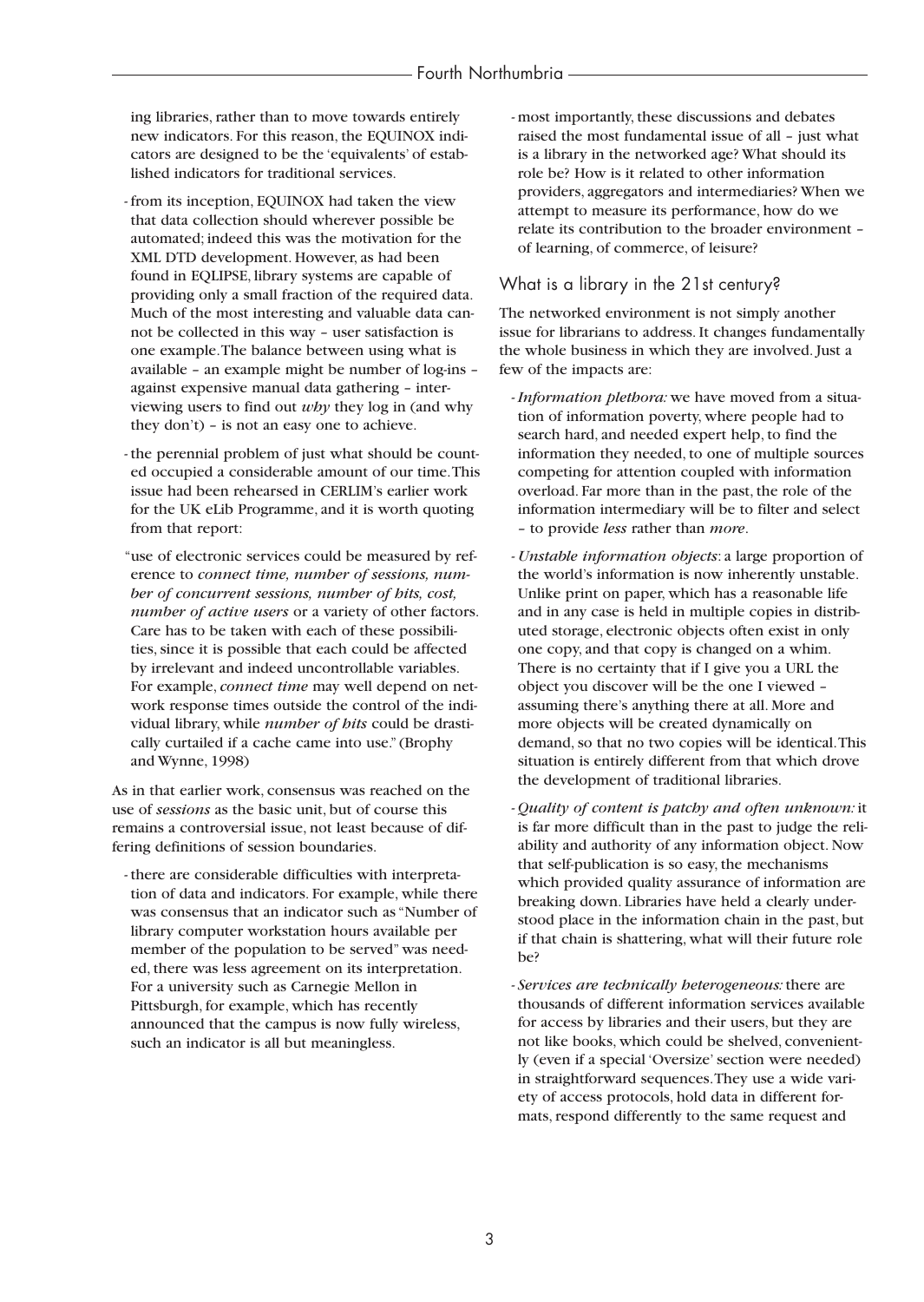the results they return are frustratingly difficult to integrate into a single service.This is a huge challenge for anyone wishing to use a wide variety of sources to deliver information services.

- *Metadata is haphazard and semantically confused:* in a world of almost endless information resources, description is all-important and offers the key to effective selection of resources.Yet only a minority of information objects have useful metadata, and even where this is structured it is often semantically confused or ambiguous. Libraries prided themselves on the quality of their catalogues – how do we reproduce this quality in the networked information world?
- *Users think they don't need intermediaries:* there is a growing body of evidence that students rarely use library interfaces in their search for information, preferring to go straight to an Internet search engine (in the UK the preference seems to be for *Google* – at least this is a preliminary finding of CERLIM's EDNER project, described later).They want some information on their topic, not a comprehensive list; the best is unnecessary if a 'good enough' resource can be found quickly and easily. How do services which pride themselves on the quality of their product market themselves to achieve survival in this environment?
- *Client access is pervasive and will soon be universal:* although the library has an important role in providing access to IT hardware and software at present, this can only be a transitional phase. Internet access via TV sets and mobile devices shows the likely trend. Before very long virtually everyone in developed countries – and this is not to deny the very real, but different, issue in less developed regions – will have Internet access at home or at work or on the move. In time – and the time period will not be all that long – Internet access will be as universal as telephony.

These are merely examples of the issues that we face, but they indicate the scale of the challenge.A step towards meeting that challenge will be to rethink our concepts of what libraries are for and what they do.

Five models of the Library

### MODEL A: THE TRADITIONAL LIBRARY

This is the library with which we are familiar. It features:

- A physical building which, through its architecture and interior design, is a statement about the values of the institution or community that owns and sponsors the library service.

- Bookstock: carefully selected titles which are organised and presented to meet the likely needs of users.
- Journals and newspapers, enabling users to keep up to date with their areas of interest.
- Inter-library loans, extending the reach of the library beyond its own walls and stock.
- Reference services, designed to provide answers to the questions users pose.
- Friendly and knowledgeable staff, who are the approachable face of the library.
- A welcoming atmosphere, perhaps taking a leaf out of the bookshops' book by including a modern coffee bar and comfortable seating.

It is important that we do not lose sight of the advantages of this model of the library for the future. People will still need physical places, they will almost certainly want to use some kind of individual, physical information objects for some purposes and they will value the expertise of trained and knowledgeable staff who can help them with their enquiries.

#### MODEL B: THE MEMORY INSTITUTION

In Europe there is an increasing emphasis on the library as a 'memory institution', a body – along with museums, archives, galleries etc. – with a responsibility for maintaining humankind's recorded memory.As Dempsey *et al*. (1999) have written:

"Archives, libraries and museums are memory institutions ….Their collections contain the memory of peoples, communities, institutions and individuals, the scientific and cultural heritage, and the products throughout time of our imagination, craft and learning.They join us to our ancestors and are our legacy to future generations.They are used by the child, the scholar, and the citizen, by the business person, the tourist and the learner.These in turn are creating the heritage of the future. Memory institutions contribute directly and indirectly to prosperity through support for learning, commerce, tourism, and personal fulfilment."

In this description we have another model, which has a resonance with established library activity, but expressed in a different way and starting to pose some interesting challenges.While national, major academic and other libraries have taken on the role of preserving (mainly textual) heritage in the past, the commonalities with the broader 'memory institution' arena have not been explicit. Emphases on conservation and preservation, on bibliographic description will remain important.To these may be added the museum sector's expertise in interpretation.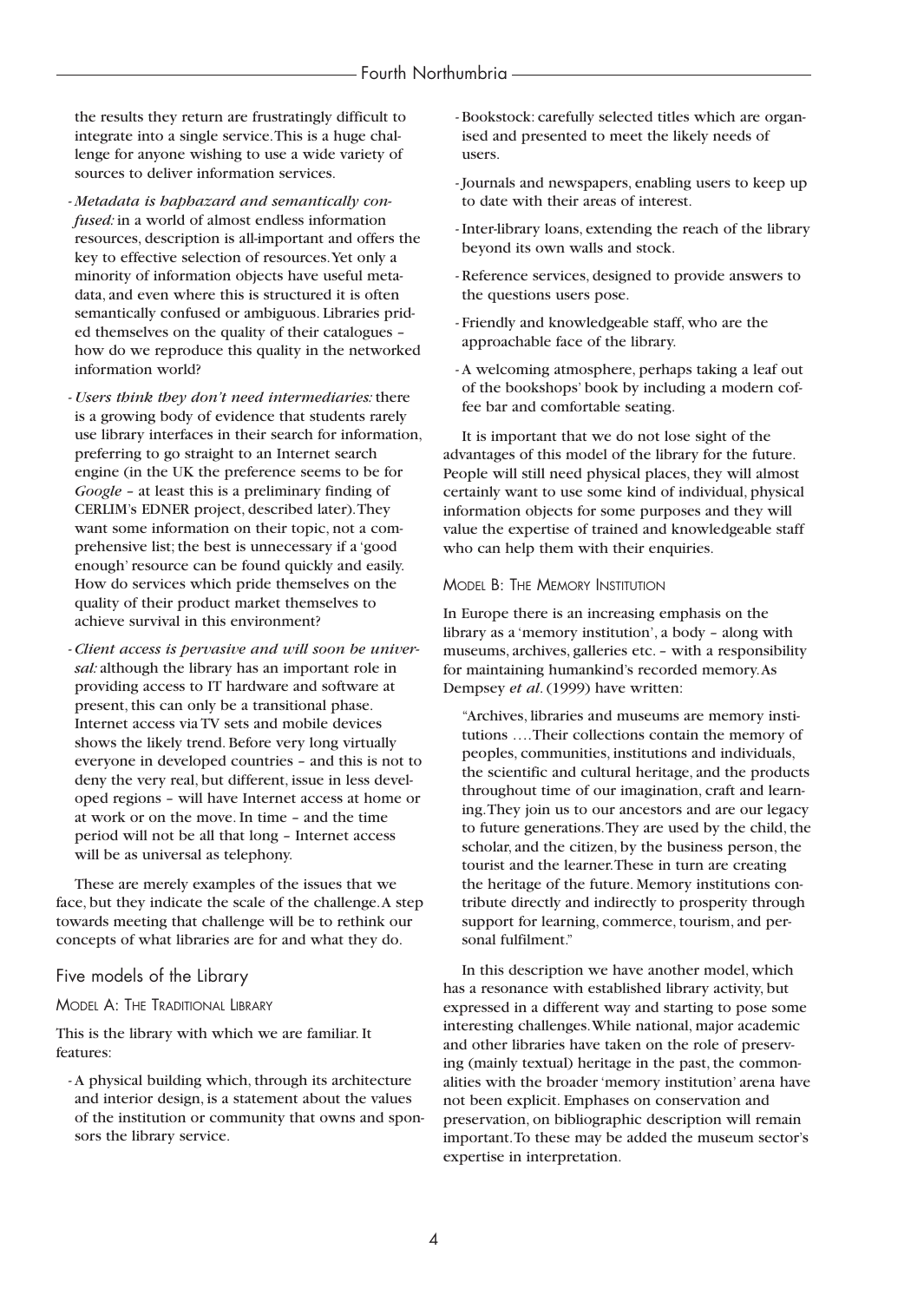The challenge of this model, of course, lies in its extension to the world of digital objects. So much of mankind's memory is being lost that a new emphasis on concerted efforts to preserve, conserve, interpret and make available the historical record is vital.This will take individual libraries away from their sole concern with "their" holdings into community-wide efforts to find collaborative solutions.As this happens, the role of the library will be redefined.

#### MODEL C: THE LEARNING CENTRE

Governments throughout the world are giving everincreasing emphasis to education and lifelong learning, in recognition that a skilled and educated workforce is a prerequisite for economic well-being and prosperity. Libraries have recognised that, since information resources are crucial to education, they have a contribution to make. It is unfortunate, however, that their rhetoric is sometimes divorced from the reality of the role that they can realistically play. In the UK, for example, there has been talk of the public library as a 'street corner university'. Such sound-bites display a view of the library which is not only unrealistic but potentially damaging to the co-operative relationships which offer a real way forward. Libraries certainly have a role to play in education, but the model of the library as learning centre, in a networked world, needs much more rigorous analysis than has been undertaken so far.

The issue may be illustrated by reference to a report prepared for the *Formative Evaluation of the Distributed National Electronic Resource* (EDNER), a major UK project that CERLIM is leading (EDNER, 2001). EDNER is funded at approximately \$1 million over 3 years and is examining in depth the development of national-level higher education information services in the UK. Our partners in this work are educational researchers in the Centre for Studies in Advanced Learning Technology (CSALT) at Lancaster University. In an early contribution to the project (Goodyear, 2001), the CSALT team noted, in examining development projects designed to extend the use of networked information resources in learning and teaching, that little attention appeared to have been paid to pedagogical issues. I would suggest that that is a finding that might be applied more widely to libraries' efforts to become learning centres. CSALT's model suggests that attention needs to be:

- paid to pedagogical philosophy, including:
- the high level pedagogy the broad approach being taken, such as a belief in a *Problem Based Learning* approach.
- pedagogical strategy the planned actions, which enable tutor and learner to share and develop agreement on what is to be done at a general level.
- pedagogical tactics the detailed level, such as how learners are to be encouraged to participate, how tutors will deal with problems and so on.
- associated with an educational setting in which tutors set *tasks*, students undertake *actions* (and note that the actions are often not the same as the tasks set) and there are outcomes – which are sometimes, but not always, learning outcomes.All of this happens within an educational context, which includes but is not limited to assessment regimes, student tutoring systems and other support, and so on.

Added to these issues we need to explore how the concept of the library as learning centre relates to current developments in the area of virtual learning environments (VLEs) and managed learning environments (MLEs). Clearly there is a great deal of work to be done.

#### MODEL D: THE LIBRARY AS COMMUNITY RESOURCE

The fourth model focuses on the role of the library within its own community. In part this is traditional territory, but a number of developments suggest that it could become more critical.'Community librarianship' has a long track record and has made important contributions.This role may be more important in a networked world in two ways: partly by offering a human presence when so much else is virtual; partly by helping create community 'glue' in both physical and virtual communities.

One of the limitations of the library's role in this area in the past has been a reluctance to go beyond 'information provision' to the offer of 'advice'.There have been cogent reasons for this reluctance, not least fears over liability if the advice is mistaken, but it does not fit with community needs. Citizens, particularly those who are disadvantaged, do not want to be referred to a book or even a web page, but want help in understanding the possible answers to their problems and queries and in making informed choices. Librarians may need to form alliances with social workers, counsellors and others to provide the kind of integrated service that is needed.

In the networked world, citizens can also become publishers. CERLIM has recently been awarded a major new European Commission project entitled *Cultural Objects in Networked Environments* (COINE) which will seek to create systems that enable local communities to create their own structured information spaces, which might be termed *MyWorlds* (COINE, 2001).This offers a role for expert institutions, at the local level, which can not only point citizens towards informationresources but also help them capture, record and share their own stories. Such interactive systems that pro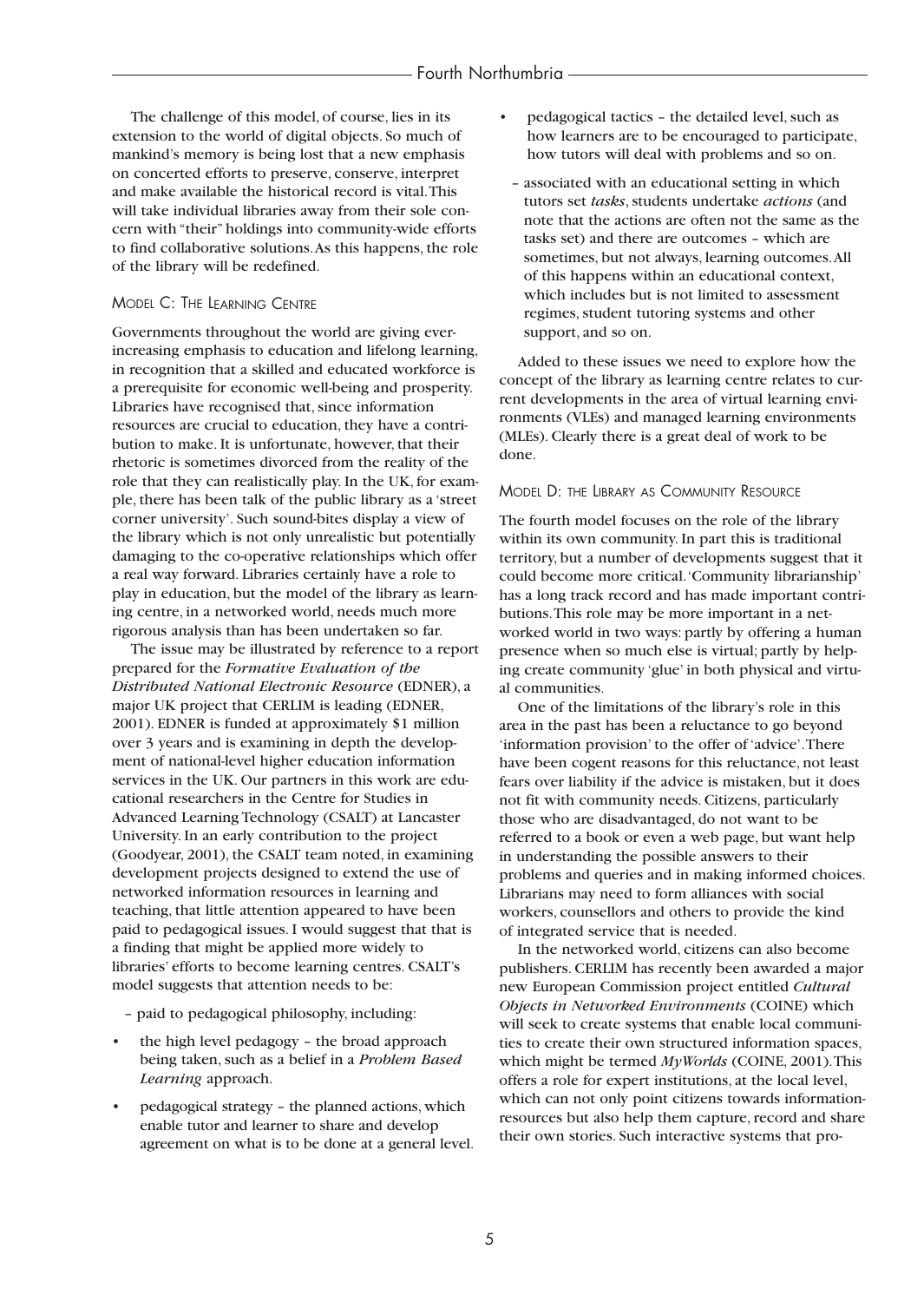mote involvement may help libraries to secure their future as community resources.

#### MODEL E: THE INVISIBLE INTERMEDIARY

The final model is perhaps the most important, for it suggests that libraries could forge for themselves a central role in the information society.As has already been noted, the vastness of the 'information universe', and its lack of comprehensive organisation, makes information overload and what might be termed 'information confusion' serious problems. Organisations are needed which can select from the information universe on behalf of their users – creating their own 'information population' by discarding the dross and the irrelevant – and present meaningful descriptions of that information to enable selection and retrieval.

The universe of potential users needs to be treated in the same way: users are 'registered' with the service and detailed descriptions are developed. In this case the descriptions will include preferences data, individual interests and so on. In the future the library may need to pay as much attention to maintaining this type of metadata as to that related to information objects – many commercial e-providers already do so.

The library, in this model, acts as an intermediary between user and information, but may be largely invisible – it facilitates meaningful interactions and 'smoothes the way' for the user.The model is depicted in Fig. 4, and has been further described in *The Library in the Twenty-First Century* (Brophy, 2001).

An important issue for libraries is that they are not alone in seeking to fulfil this role. Each library is, to some extent, in competition with others and there are many other players in this marketplace. But libraries do



*Fig. 4: the Library as Invisible Intermediary*

have advantages: they are already trusted as intermediaries, they have vast experience in organising and describing information and they have developed experience of the real issues in the interoperation of heterogeneous information systems in complex environments.

### New Performance Indicators for New Libraries

In this final section I want to make some suggestions as to the kind of performance indicators that might be appropriate to the models outlined above.These are no more than indicative suggestions, and much work is needed to define a suitable set, but they illustrate how far we may need to go beyond the performance indicator sets currently available. Briefly:

#### FOR MODEL A: THE PHYSICAL LIBRARY

We already have a wide range of indicators.As this conference has illustrated, effort now needs to be concentrated on assessing outcomes and impacts, and on quality assessments, which go beyond simple user satisfaction statements. LIBQUAL+ is an excellent example of such work (Cook *et al*., 2001).

#### FOR MODEL B: THE MEMORY INSTITUTION

Here we need to assess how well the library is fulfilling the role of preserving and encouraging use of humankind's memory.We might want to measure:

- The proportion of archival objects, which are archivally secure – conserved in appropriate ways.
- The quality of the descriptive metadata available.
- The number of scholars served per archival item.
- The number of interpretative events (akin to museum exhibitions) per archival item.

#### FOR MODEL C: THE LEARNING CENTRE

In this case we might want to concentrate on:

- The proportion of 'events' designed by or run by the library for which explicit learning objectives exist. (This is akin to the kind of performance indicator that is common in educational institutions, though these days 100% would be required.)
- The proportion of learning outcomes that were successful.
- The proportion of information objects cited in dissertations or essays that were library-supplied.

#### FOR MODEL D: THE COMMUNITY RESOURCE

Here the concerns might include:

- Market penetration, especially among targeted groups, measured by reference to active participation.
- "MyWorlds" created per member during the last 12 months.
- The user view of the service against its rivals.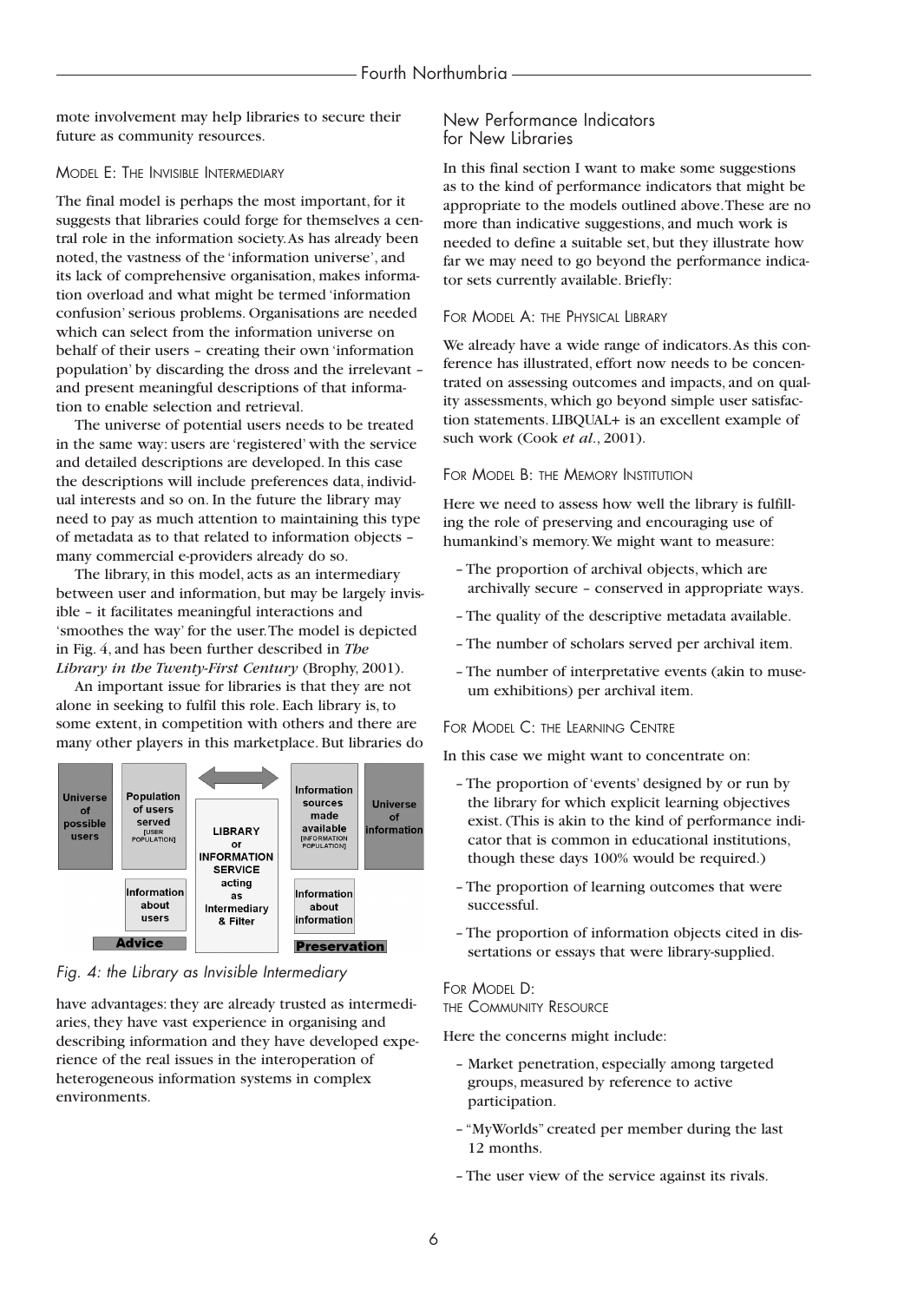FOR MODEL E: THE INVISIBLE INTERMEDIARY

Possible performance indicators might include:

- Personalisation
	- The proportion of users for whom personal metadata has been updated in the previous 3, 6, 9, 12 months.
- Reach
	- A Conspectus-style measure of the extent of sources to which access may be provided.
- Information description
	- The proportion of sources delivered which had 'high level' descriptive metadata.
- Quality of content delivered
	- 'Quality' results returned per query.
- Interoperability
	- The ability to handle the latest versions of all standards (e.g. full Z39.50).
- Delivery mechanism of choice
	- The proportion of cited references in users' papers, which were accessed via library mechanisms.

# **Conclusion**

In this paper, I have reported on the state of research and development in library performance measurement in Europe. I have also suggested that we need to rethink the underlying models of libraries in order to find new and relevant performance indicators for libraries operating in the networked world. I have suggested some examples of the type of indicator which may be appropriate.

In concluding, however, I would also like to draw attention to a problem I alluded to earlier but which will loom ever larger, namely the interpretation of those indicators.The issue is best illustrated by two diagrams. In Fig. 5 there is a depiction of our traditional interpretation of library 'goodness' – we assume that the more books issued per user or the more documents delivered, the better the service.This is illustrated by the straight line. But in the networked environment, Fig. 6 may be more apposite.The library which delivers no documents per user is, we would probably all agree, poor. But so also is the library that delivers very large numbers (indicated by M in Fig. 6) – it is simply swamping its users and overloading them with information.The 'good' library will be somewhere in the middle – indicated by  $N$  – for it will have selected the items it presents carefully and filtered out the irrelevant. Operating in such environments will require very careful attention to the real messages that performance indicators bring.









*Fig. 6: 'New Library' goodness*